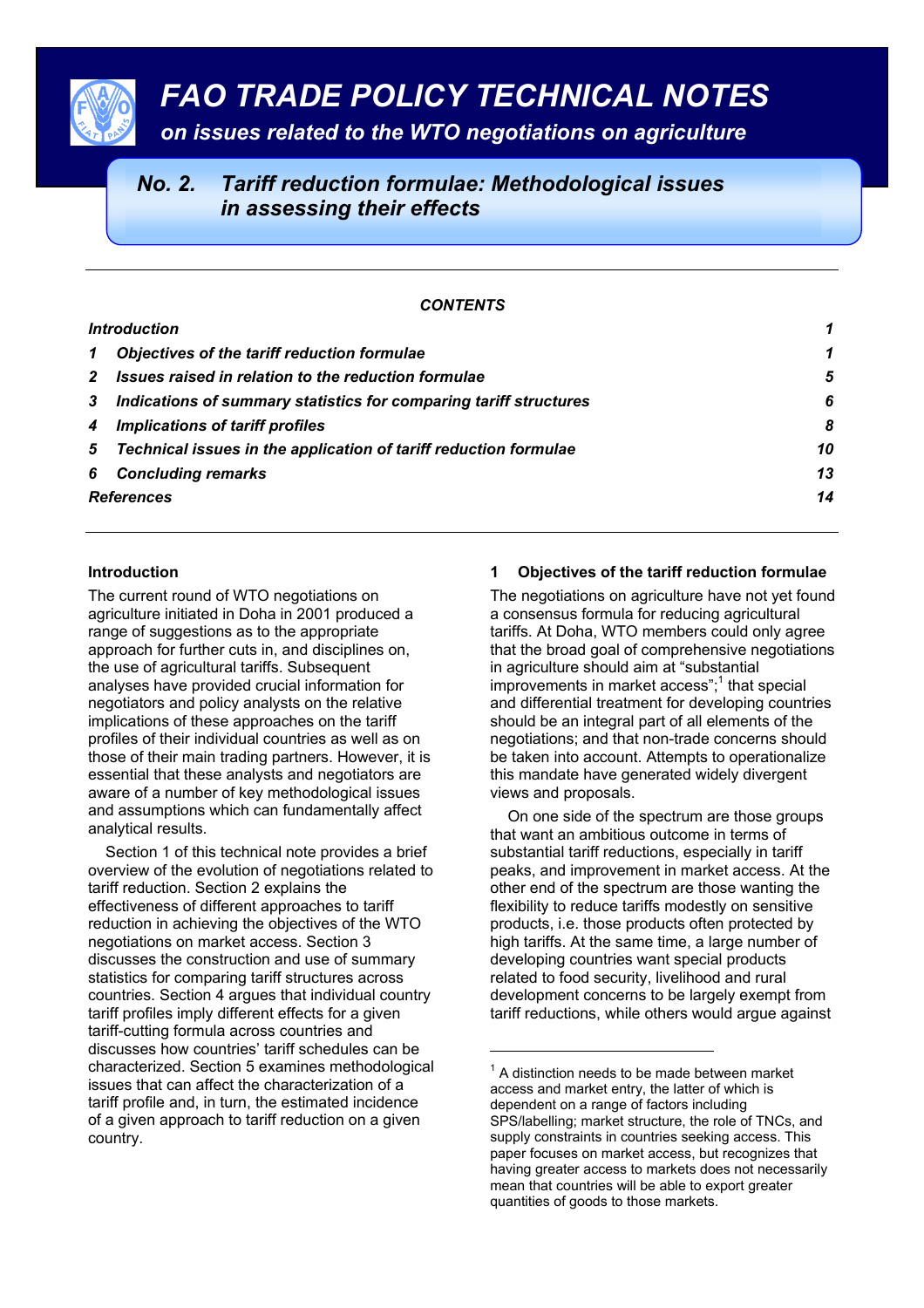tariff reductions that would result in preference erosion. $^{2}$ 

This divergence in views is illustrated with respect to one proposed reduction approach – the Uruguay Round (UR) formula. Initially in the UR, the United States and the Cairns Group felt that this formula was not ambitious enough, while others, notably the G10, found the formula was too ambitious. The counterproposal of the United States was to use the Swiss formula, with a coefficient of 25, to harmonize tariff levels across countries and bring all tariffs down to less than 25 percent. (Box 1 reviews the alternative approaches.)

Behind the divergence in views as to the extent of tariff reduction to be attained is a more fundamental difference of opinion as to what the development in the Doha Development Agenda implies. Some feel the negotiations should result in substantial improvement in access for every country to every market, some feel they should lead to greater access for developing countries in developed country markets only, and others think it should mean only limited change in the status quo.

In order to fulfil the work programme and timetable established for the negotiations, the task of the chairman of the agriculture negotiations (Harbinson) in the run-up to the Cancun Ministerial Conference was to develop "modalities" for the agriculture negotiations, including a formula for reducing agricultural tariffs<sup>3</sup>. He proposed a banded approach (see Box 1) which attempted to reconcile the positions of all groups. Tariffs in higher bands would be cut by a higher percentage than those in lower bands (this was to satisfy the United States and Cairns Group on ambition and harmonization of tariffs across countries). However, in each band, cuts would take place using a UR approach (an average cut by a negotiated percentage) that would allow flexibility to countries as to which tariff lines would be cut by the minimum for that band. Special and differential treatment (SDT) was to be provided through lower percentage cuts for developing countries in corresponding bands.

When the chairman presented his compromise formula in order to meet the modalities deadline of 31 March 2003, it was roundly rejected by all WTO members, some feeling it was too ambitious (EU, G10, most developing countries) and some feeling it was not ambitious enough (Cairns Group and United States). As a result, the 31 March 2003 modalities deadline was missed.

During the intervening period between March 2003 and the Cancun Ministerial in September 2003, the emphasis shifted from a chairmandriven to a member-driven process. In July 2003, the European Union (EU) and the United States proposed a blending of the UR and Swiss formulae, but SDT provisions were not spelled out, leaving the impression that developed and developing countries might be subject to more or less the same treatment. The G20 reacted with a proposal that the blended formula apply only to developed countries and that the UR formula be used for developing countries. The text, submitted to the Cancun Ministerial conference, retained the blended formula for the developed countries but also contained two options for developing countries: (1) application of a banded approach to developing countries only, or (2) application of the blended formula also to developing countries. The Derbez text resulting from the Cancun Ministerial basically retained the blended formula option for developing countries.

The August 2004 Framework Agreement proposed an approach similar to Harbinson's Banded approach but with no requirement to use the UR formula in each tier. The approach would be applied to all countries, but the formula would be constructed to take account of the differing tariff structures across countries.

l

<sup>&</sup>lt;sup>2</sup> See FAO Trade Policy Technical Notes on "Special and Differential Treatment" and on "Preferences".

 $3$  A fuller description of the process of negotiations during the Doha Round is provided in WTO (2004) WTO agriculture negotiation: the issues and where are we now (25 October 2004).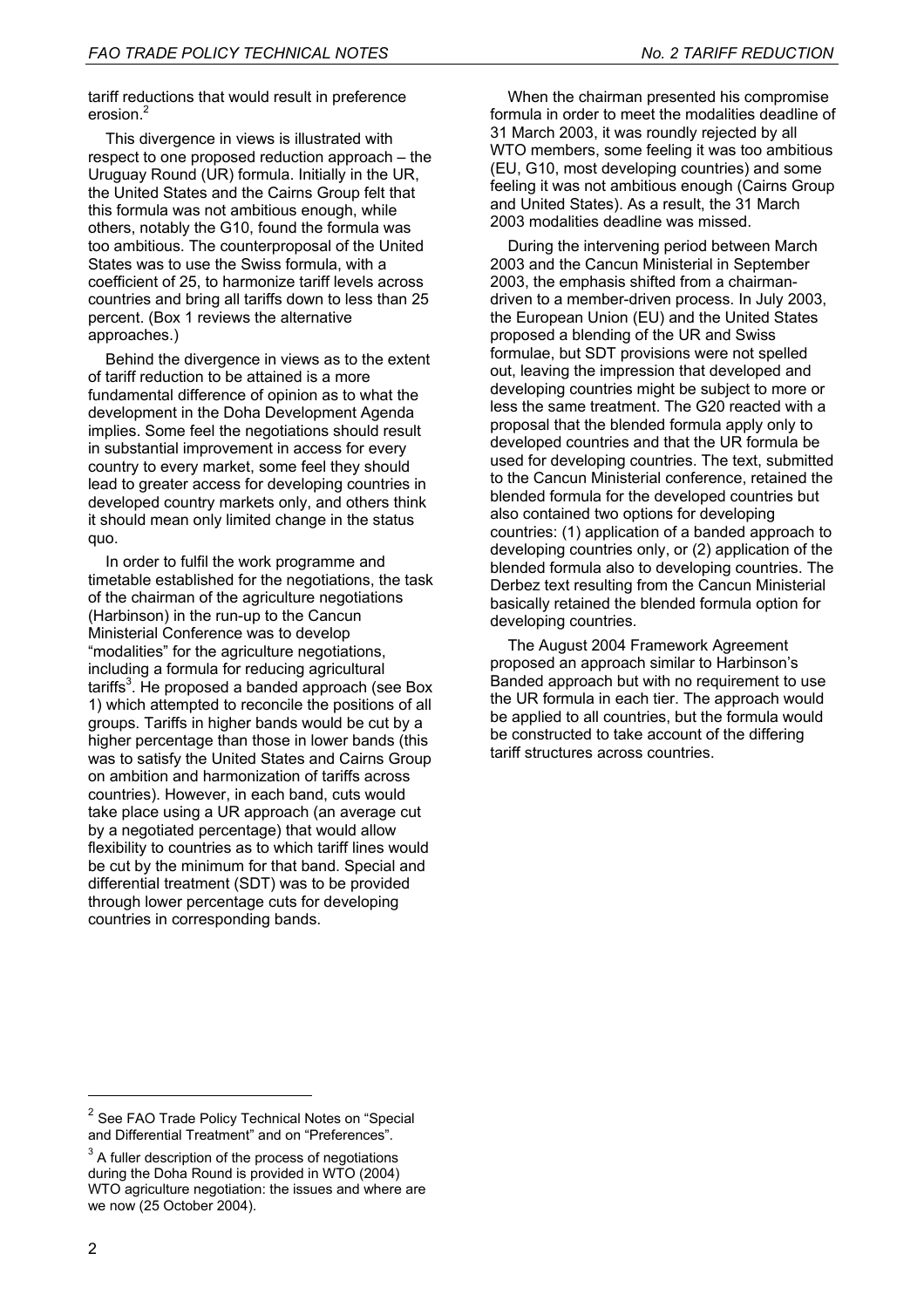## **BOX 1 - Alternative approaches to reducing tariffs**

Negotiations related to the reduction of agricultural tariffs have focused on five main formulae or approaches: the Uruguay Round formula, the Swiss formula, the Banded approach, the Blended approach and the Tiered approach. This box provides a brief overview of their main characteristics and differences.

# **Uruguay Round formula**

The Uruguay Round formula requires the negotiation of an average percentage reduction in tariffs over a number of years with the flexibility of a smaller minimum reduction for individual tariff lines.

The formula applied is  $Z = C.X$  where X is the initial tariff rate, C is a constant proportion of the original rate to which the tariff is reduced and Z is the resulting lower tariff rate (end of period). The average reduction is obtained by averaging the Z's applied to each tariff line and not by a reduction in the average X.

The combination of average and minimum reduction figures allows countries the flexibility to vary their actual tariff reductions on individual products.

In the following example, to achieve a 36 percent average cut over six years, a cut of 6 percent per year is applied.

Where tariffs are initially high, the final rates will also be relatively high. For example, a 36 percent reduction of all tariff lines implies that in a tariff line that has an initial tariff of 150 percent the final rate will be 96 percent in year six. If tariffs in other tariff lines start at 10 percent and 25 percent, the rates in year six are 6.4 percent and 16 percent. The range of final tariffs, from 6.4 percent to 96 percent, therefore remains wide.



**Figure 1 – Application of the Uruguay Round Formula to different initial tariffs (36 percent over 6 years)** 

# **Swiss formula**

The Swiss formula is a harmonizing formula where a much narrower gap between high and low tariffs is achieved with a built-in maximum tariff. It uses a single mathematical formula to produce a narrow range of final tariff rates from a wide set of initial tariffs and a maximum final rate, no matter how high the original tariff. A key feature is a coefficient. This coefficient determines the maximum final tariff rate below which all tariff rates will to be reduced.

 $Z = AX/(A+X)$  where X is the initial tariff rate. A is a coefficient and maximum final tariff rate and Z is the resulting lower tariff rate.

The following chart demonstrates how the same sets of tariff lines depicted above are brought much closer together, harmonized, under the Swiss formula.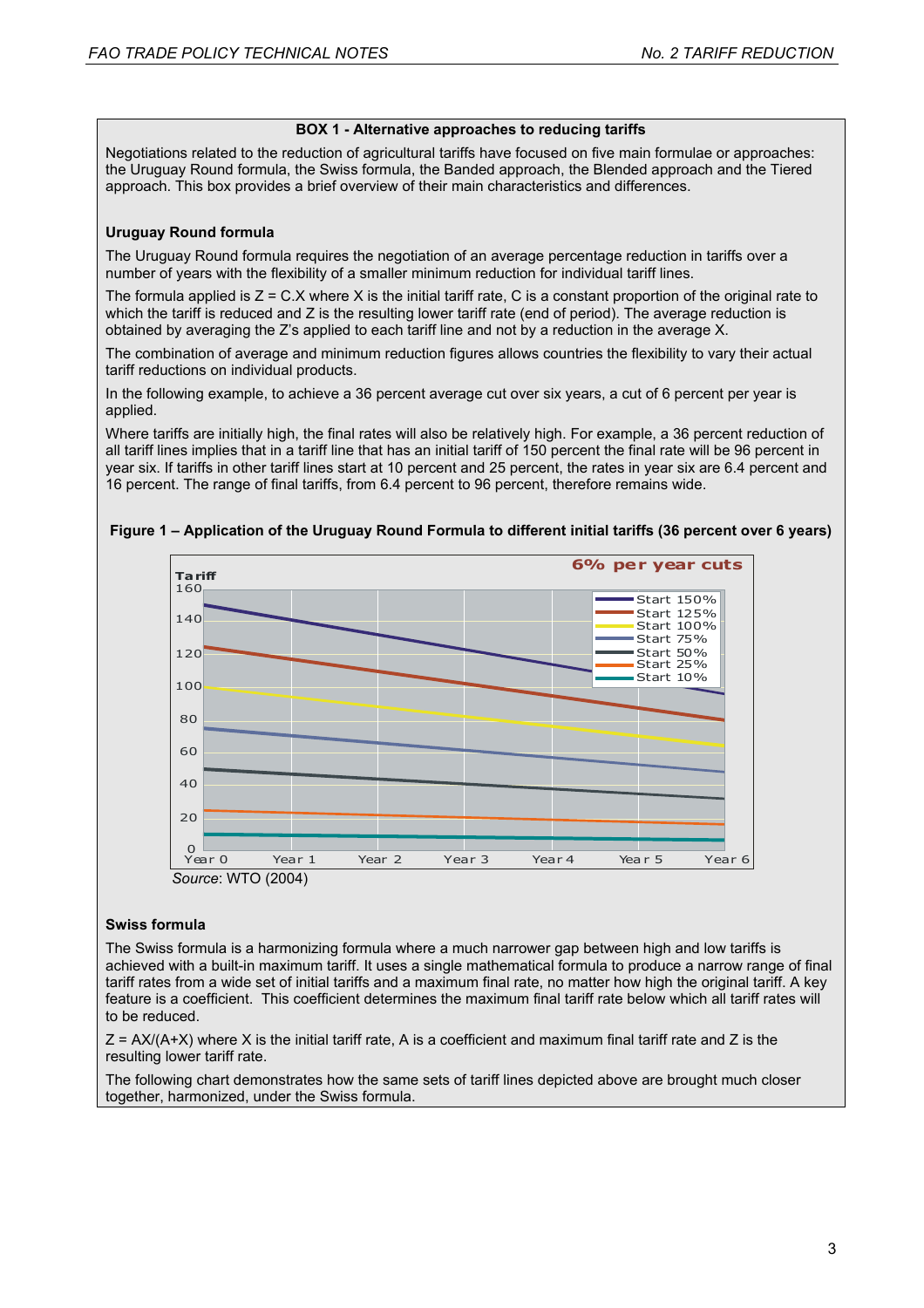

*Source*: WTO (2004)

In the current Doha round of negotiations, three approaches, utilizing the formulae explained above, have been considered.

# **Banded approach**

The Banded approach, proposed in the Harbinson draft modalities in March 2003, categorizes tariffs into a number of bands on the basis of their initial values. In each band, the UR formula would be applied using different average and minimum cuts in each band. These bands differed for developing and developed countries as shown in Table 1.

| Table 1 - Banded formula reductions |  |  |
|-------------------------------------|--|--|
|-------------------------------------|--|--|

| Initial tariff level        | Average cut (%) | Minimum cut (%) |
|-----------------------------|-----------------|-----------------|
| <b>Developed countries</b>  |                 |                 |
| Greater than 90%            | 60              | 45              |
| 15-90%                      | 50              | 35              |
| $0 - 15%$                   | 40              | 25              |
| <b>Developing countries</b> |                 |                 |
| Greater than 120%           | 40              | 30              |
| 60-120%                     | 35              | 25              |
| 20-60%                      | 30              | 20              |
| $0 - 20%$                   | 25              | 15              |
| Special products            | 10              | 5               |

#### **Blended approach**

The Blended approach, as proposed in the Cancun draft framework, separates products into three groups with tariffs for each of the groups subject to a different type of cut, namely: (1) a Uruguay Round approach with the average and minimum cuts to be negotiated and tariff quotas to provide market access if tariffs remain high; (2) a Swiss formula application; and (3) products falling into the third group being bound at a zero rate, in other words, duty-free. Countries would choose which tariffs were allocated to which group.

#### **Tiered approach**

The Tiered approach proposed in the August 2004 framework agreement reverts, in part, to the strategy of the Banded approach by characterizing products according to the height of their initial tariff. However, the Tiered approach leaves the option open for the application of any formula approach in any of the tiers. Although both the tiers (number and width) and the formulae (type and coefficients) remain to be negotiated, it was agreed that higher tiers would face steeper cuts.

*Adapted from WTO (2003) and WTO (2004)*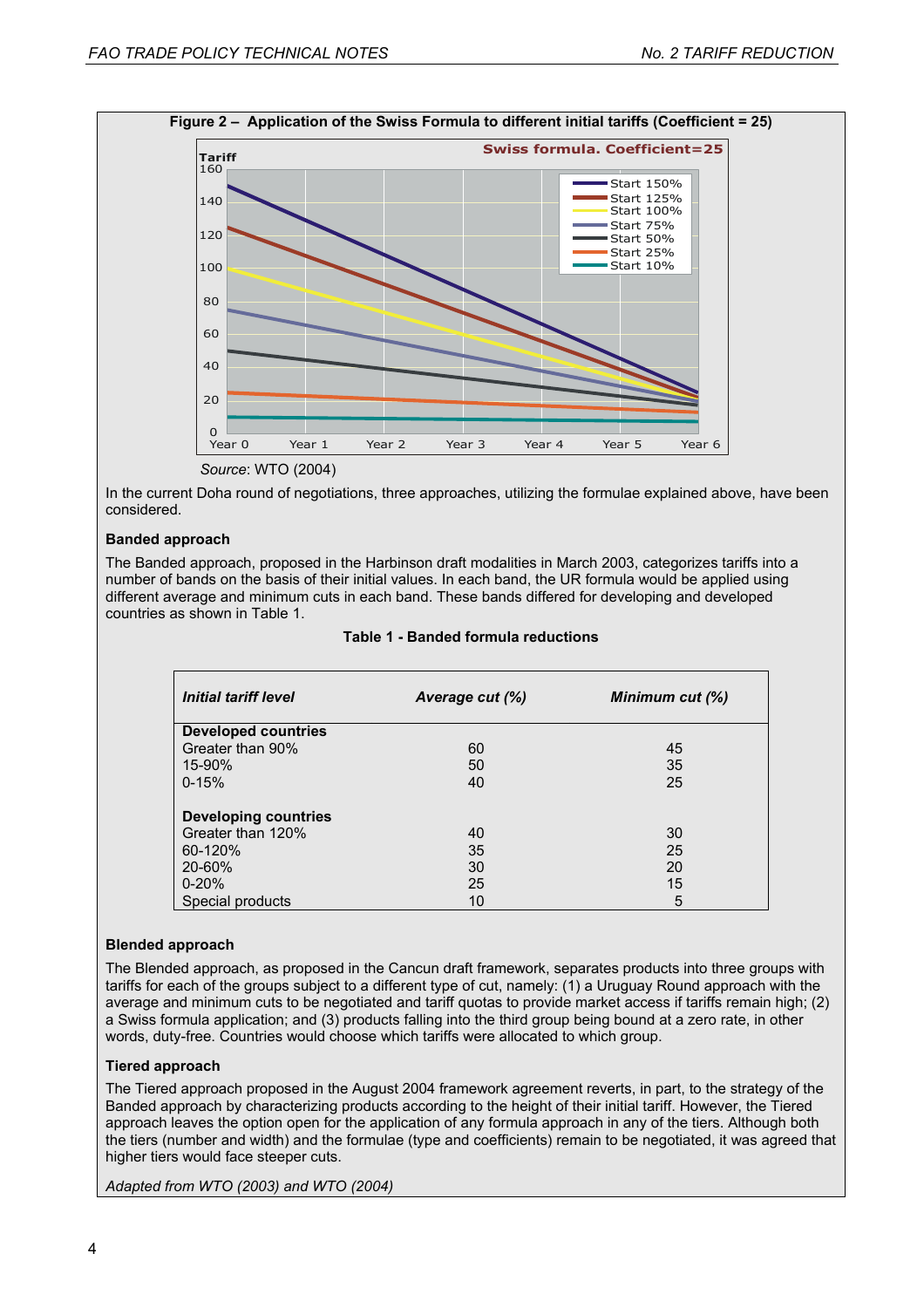#### • *What are the objectives?*

From a review of the proposals to date, the differing positions of WTO members can be summarized in terms of four objectives:<sup>4</sup>

(a) ambition – substantial reductions in average tariff levels;

(b) harmonization – post-reduction tariffs should be similar across countries (this can also result in reduced tariff peaks and escalation);

(c) flexibility – accommodation of country-specific concerns relating to sensitive and special products; and

(d) proportionality – SDT for developing countries, implying less onerous commitments than those agreed for developed countries with a lower proportional cut for developing countries than developed countries.

Attempting to achieve a range of objectives within a single mathematical formulation is obviously difficult, if not impossible. A key difficulty lies in balancing ambition and flexibility. This task is made more difficult by the fact that each country has a distinct tariff profile. Differences in tariff profiles can have significant implications in terms of the relative incidence of different formulae and, therefore, a formula that attains an appropriate balance in one country will not necessarily do so for others.

Evaluating the incidence of different formulae against the objectives is further complicated by a number of methodological issues. These issues relate both to the structure of a country's existing agricultural tariffs and to the estimation of their incidence after the application of a given approach to tariff reduction.

#### • *To what extent do the alternative approaches meet these objectives?*

Table 2 provides a summary of the relative success of alternative formulae in meeting the objectives. There is some ambiguity as to which measure should be used to assess the objectives. For example, should ambition be defined as a cut in the average or an average cut (for reasons given below, the latter is used here). Harmonization is taken as meaning progressivity, i.e. that percentage cuts in high tariff rates are greater than those in low rates and may result in reductions of tariff peaks, escalation and dispersion. Flexibility implies the freedom to decide final rates at tariff line level, while proportionality is the extent to which developing countries' reduction commitments are less than developed countries' reduction commitments.

l

#### **Table 2 - Comparing formulae against objectives**

|                      | UR     |         | Swiss Banded      | <b>Blended</b>           |
|----------------------|--------|---------|-------------------|--------------------------|
| <b>Ambition</b>      |        | Yes Yes | Yes               | <b>Not</b><br>guaranteed |
| <b>Harmonization</b> | N٥     | Yes     | Not<br>guaranteed | Not<br>guaranteed        |
| <b>Flexibility</b>   | Yes No |         | I imited          | Yes                      |
| Proportionality      | Yes No |         | Yes               | No                       |

*Source*: Adapted from Konandreas (2004). The tiered approach is not included as the outcome would depend upon the permutation of tiers and formulae adopted which would, in turn, affect which objectives were met and which were not.

In terms of flexibility, the UR formula scores highest, followed by the blended, banded, and Swiss. In terms of harmonization, the Swiss ranks highest followed by the banded and blended.

Although it brings about an average cut in tariffs, the UR formula fails to achieve significant reductions in tariff peaks and it is often rejected because flexibility can be easily abused. However, in its defence, it has the advantage of being both linear and more transparent.

The Swiss formula achieves a cut, particularly in peaks, but this reduction can be highly uneven in terms of the degree to which different countries are required to reduce their tariffs. Given that developing countries tend to have higher average initial bound tariffs than developed countries with the current tariff profiles (as explained in the following section), using the Swiss formula rather than a banded formula would result in greater average cuts in developing countries than in developed countries. The Swiss formula therefore violates the objective of proportionality. Indeed, as Table 3 reflects, the United States would face the lowest average tariff reduction of all selected countries, reinforcing the point that a country's tariff profile matters.

The banded formula provides some middle ground between the UR and Swiss formulae in maintaining proportionality, and under some circumstances provides greater harmonization than the UR but less than the Swiss formula. However, while there is no built-in mechanism to allow flexibility in the treatment of special or sensitive products that would fall within the band subject to the highest level of reduction, the banded formula can effectively reduce peaks, albeit not to the extent of the Swiss formula. It offers, therefore, a better balance in achieving the objectives than either the UR or Swiss formulae used alone.

<sup>&</sup>lt;sup>4</sup> See, for example, Konandreas (2004).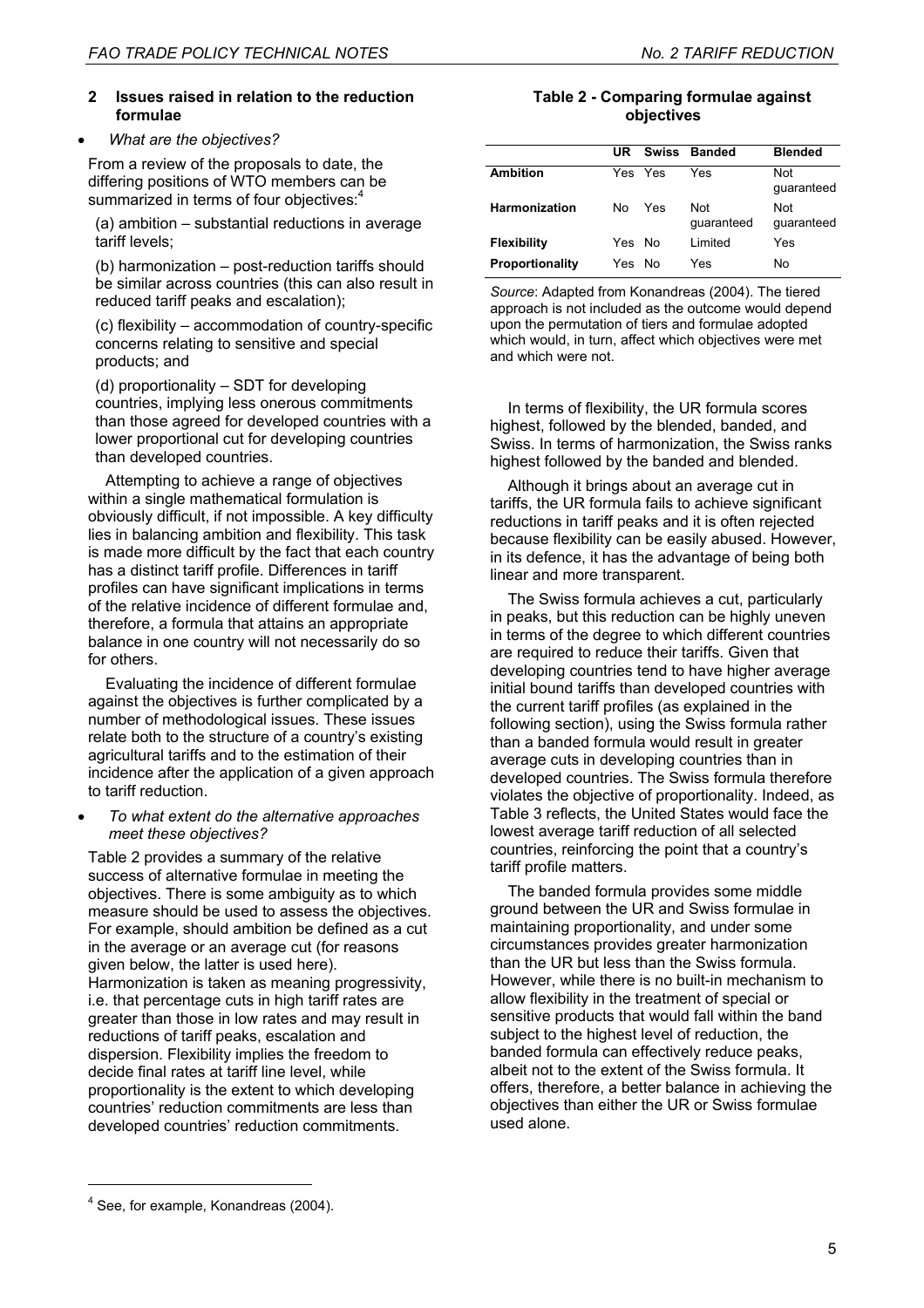**Table 3 - Achieving proportionality: The Banded Approach vs the Swiss formula** 

| <b>WTO</b><br>member | Average<br>initial<br>bound<br>tariff<br>(%) | Average<br>tariff<br>reduction<br>using Swiss<br>(%) | Average<br>tariff<br>reduction<br>using<br><b>Banded</b><br>(%) |
|----------------------|----------------------------------------------|------------------------------------------------------|-----------------------------------------------------------------|
| <b>United States</b> | 6.4                                          | 17.8                                                 | 41.3                                                            |
| EU                   | 17.4                                         | 37.1                                                 | 44.7                                                            |
| Japan                | 20.8                                         | 34.6                                                 | 44.2                                                            |
| <b>Brazil</b>        | 35.5                                         | 40.5                                                 | 29.6                                                            |
| Colombia             | 91.9                                         | 63.2                                                 | 35.8                                                            |
| India                | 115.1                                        | 66.6                                                 | 36.1                                                            |
| Kenya                | 100.0                                        | 66.7                                                 | 35.0                                                            |

*Source*: Adapted from Tables 3 and 4, Konandreas (2004). Note: in this example the Swiss formula uses a coefficient of 25 for developed and 50 for developing countries. The cuts within the Banded approach are as specified in Box 1.

The outcome of the application of a blended formula is more difficult to judge, given that the results are highly dependent upon the parameters used, both in defining the width of the tariff groups (i.e. those subject to different reduction formulae) and in the coefficients in the reduction formulae applied. As with the Swiss formula, cuts are achieved but, again, the objective of proportionality is likely to be violated since tariff peaks will only be cut if the UR band is very narrow. Conversely, flexibility will be ensured only if the UR band is wide enough. The uncertainty intrinsic in the formula has been a fundamental cause of the difficulty in reaching agreement for its adoption.

At issue in the application of the blended approach is the definition of the group of tariff lines to be bound at zero percent. Within the approach, tariff lines allocated to this group will not necessarily have to be reduced, as many developed countries already have a large proportion of tariffs (approximately one third) bound at zero percent. The total proportion of duty-free lines in agricultural schedules varies by country. In New Zealand, 46 percent of its 988 lines are duty free; in the United States, 22 percent of 1 772 lines; in Japan, 24 percent of 1 341; in South Africa, 23 percent of 760 lines; and in the EU, 19 percent of 2 200. By contrast, in most developing countries, few agricultural tariff lines are bound at zero percent, the implication being that the tariff lines allocated to be bound at zero will effectively need to be cut.

The main criticism of the blended formula is that because most developing countries have average agricultural tariffs higher than those of most developed countries, the Swiss element of the blend would require the developing countries to make greater cuts in their agricultural tariffs than the developed countries. Moreover, since only about 2 to 10 percent of developed countries' tariffs are peak tariffs, they would have the flexibility to allocate these into the UR part of the blend where only minimal cuts could be made to tariff peaks.

#### • *Is the target an average cut or a cut in the average tariff?*

It is useful to emphasize the distinction between an average cut in tariffs as opposed to a cut in the average tariff. In the UR, an average cut in tariffs is defined as an average of the percentage reductions across each tariff line and allows for a minimal reduction in tariffs, especially higher tariffs, while a cut in the average tariff imposes more discipline.

Take for example a country with two tariff lines. Tariff 1 is initially set at 1 percent and then cut to 0 percent for a cut of 100 percent. Tariff 2 is initially set at 1 400 percent and maintained at this level after the application of the formula, a cut of 0 percent. Across the two lines, the average cut is equal to (100 percent  $+$  0 percent)/2 = 50 percent. A significant average cut is achieved, but there has been no effective reduction of the average tariff, which falls from 700.5 percent to 700 percent. A cut in the average therefore provides more flexibility in choosing not to cut a particular tariff line.

The implication is that in countries with skewed tariff profiles, lines with peak tariffs need not necessarily be cut, thus retaining much of the protective effect of the existing schedule. In addition, the variance of tariffs in the profile could be increased. The problem could be reduced somewhat by taking tariff lines currently set at zero out of the calculation of the average tariff cut. However, scope would still remain for reducing tariffs on sensitive products only by the minimum. In contrast, for countries with uniform bindings, the average cut *would* in effect deliver a cut in the average tariff.

# **3 Indications of summary statistics for comparing tariff structures**

There is no simple way to compare individual countries' tariff schedules. One approach adopted by researchers has been to provide summary statistics on tariff averages. The application of formulae has often been considered against these averages.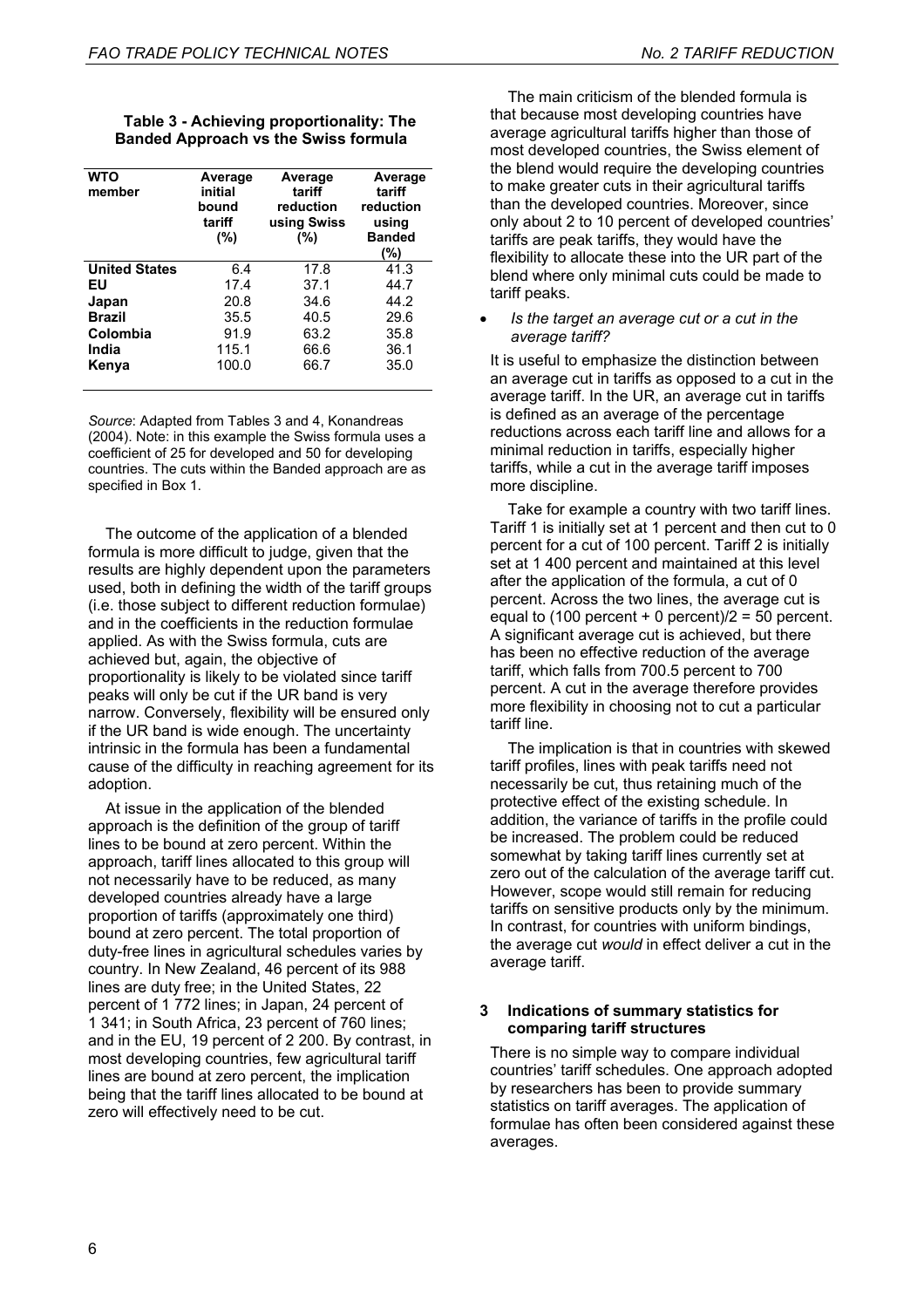| <b>WTO</b><br>member | Average<br>initial<br>bound<br>tariff<br>(%) | <b>Coefficient Peak initial</b><br>of variation<br>of bound<br>tariffs<br>(%) | bound<br>tariff<br>$(\% )$ | Average<br>initial<br>applied<br>tariff<br>(%) | <b>Coefficient Peak initial</b><br>of variation<br>of applied<br>tariffs<br>(%) | applied<br>tariff<br>(%) | Average<br>bound<br>over<br>average<br>applied<br>tariffs $(\%)$ | Peak<br>bound<br>over<br>average<br>bound $(\%)$ |
|----------------------|----------------------------------------------|-------------------------------------------------------------------------------|----------------------------|------------------------------------------------|---------------------------------------------------------------------------------|--------------------------|------------------------------------------------------------------|--------------------------------------------------|
| <b>United States</b> | 6.4                                          | 257.8                                                                         | 182.7                      | 6.4                                            | 254.7                                                                           | 182.7                    | 100.0                                                            | 2854.7                                           |
| EU                   | 17.4                                         | 170.1                                                                         | 456.9                      | 17.4                                           | 170.1                                                                           | 456.9                    | 100.0                                                            | 2625.9                                           |
| Japan                | 20.8                                         | 245.7                                                                         | 534.8                      | 18.5                                           | 242.7                                                                           | 477.9                    | 112.4                                                            | 2571.2                                           |
| <b>Brazil</b>        | 35.5                                         | 29.6                                                                          | 55.0                       | 12.5                                           | 43.2                                                                            | 55.0                     | 284.0                                                            | 154.9                                            |
| Colombia             | 91.9                                         | 37.4                                                                          | 227.0                      | 14.8                                           | 35.1                                                                            | 20.0                     | 620.9                                                            | 247.0                                            |
| India                | 115.1                                        | 45.9                                                                          | 300.0                      | 42.6                                           | 63.1                                                                            | 210.0                    | 270.2                                                            | 260.6                                            |
| Kenya                | 100.0                                        | 0.0                                                                           | 100.0                      | 23.1                                           | 52.4                                                                            | 85.0                     | 432.9                                                            | 100.0                                            |

#### **Table 4 - Summary statistics of tariff structures – example 1**

*Source*: Konandreas (2004) Compiled from data provided by UNCTAD, based on 6 digit HS tariff lines (620-670 tariff lines for each member).

|                                | Simple average  |                      | <b>Weighted average</b> |                   | <b>Binding</b><br>overhang   | CV                         | <b>Bound</b><br>at zero |
|--------------------------------|-----------------|----------------------|-------------------------|-------------------|------------------------------|----------------------------|-------------------------|
|                                | Applied<br>$\%$ | <b>Bound</b><br>$\%$ | <b>Applied</b><br>%     | <b>Bound</b><br>% | $%$ of<br>bound<br>(weighed) | $\frac{0}{0}$<br>(weighed) | %                       |
| Industrialized<br>countries    | 24              | 48                   | 14                      | 25                | 43                           | 246                        | 29                      |
| EU                             | 20              | 23                   | 17                      | 21                | 18                           | 168                        | 25                      |
| Japan                          | 24              | 48                   | 21                      | 52                | 60                           | 282                        | 29                      |
| <b>United States</b>           | 5               | 6.1                  | 5                       | 7                 | 24                           | 203                        | 28                      |
| <b>Developing</b><br>countries | 16              | 62                   | 24                      | 60                | 59                           | 137                        | 1                       |

#### **Table 5 - Summary statistics of tariff structures – example 2**

Source: Martin and Zhi (2004). Values rounded. Binding overhang is defined as the percentage cut in the weighted average bound tariff required to reduce its level to that of the weighted average applied tariff.

l

Tables 4 and 5 provide two examples of attempts to summarize tariff structures across selected countries. Although there is some divergence in these quantitative estimates of tariffs, for reasons discussed in the succeeding sections, a number of observations can be made.

- 1. Average bound rates for developed countries tend to be less than those for developing countries, but the dispersion of tariffs is greater in developed than in developing countries for both bound and applied tariffs.
- 2. Tariff peaks are greater in developed than in developing countries for both bound and applied tariffs.
- 3. For developed countries, bound tariffs are *generally* closer, and in many cases identical, to applied tariffs.<sup>5</sup>
- 4. In developing countries, there is often a significant gap between bound and applied tariffs.

<sup>&</sup>lt;sup>5</sup> Note that in Konandreas (2004), bound and applied rates are almost equal, but in Martin and Zhi (2004), a binding overhang of 43 percent on weighted is calculated. The discrepancy requires clarification of the extent of binding overhang in developed countries.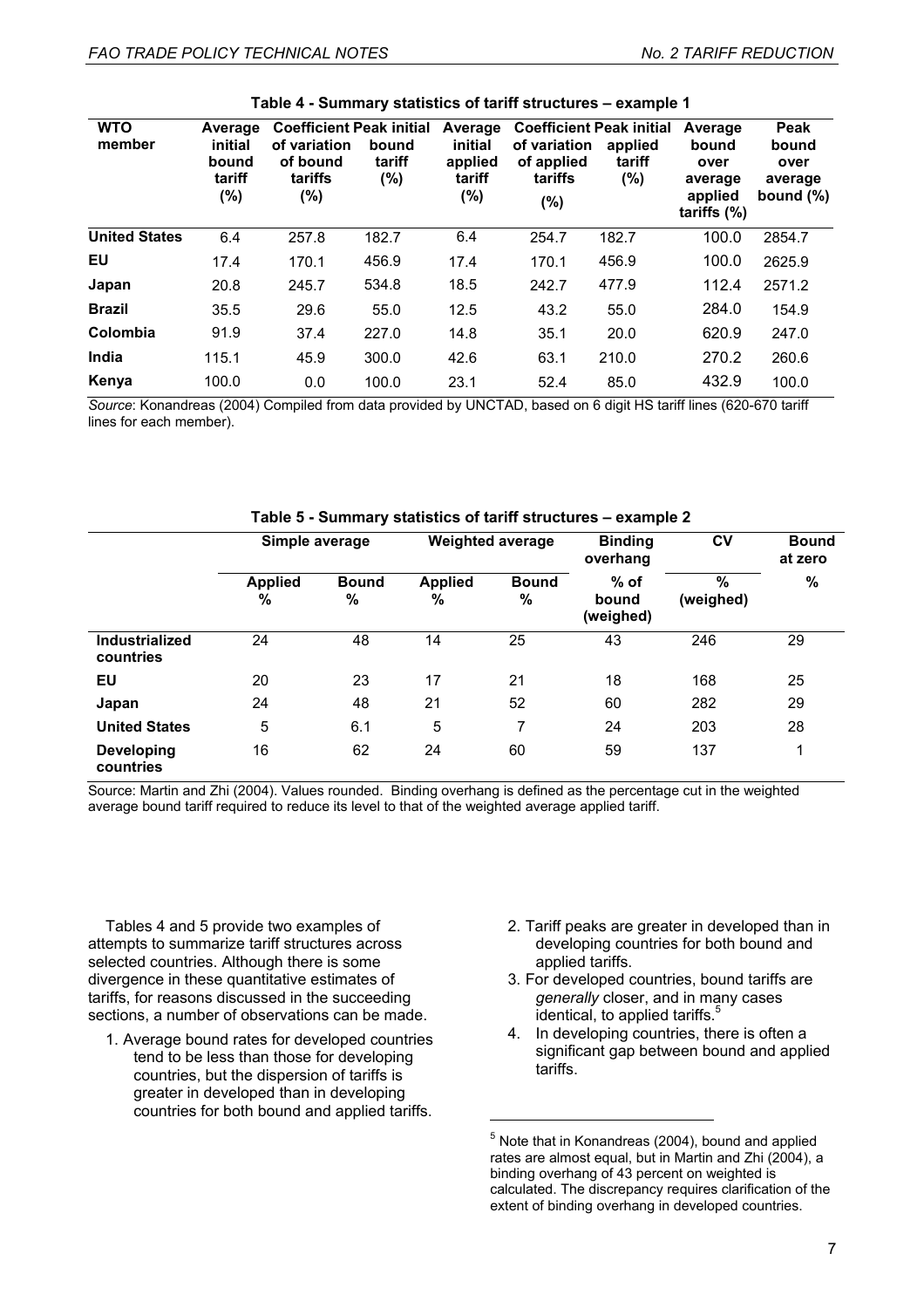5. Tariff profiles of developed countries tend to be highly skewed.

The following looks at a number of issues that require consideration in the determination of summary statistics.

• *The calculation of weighted averages vs. simple averages* 

There is some debate over the use of weighted averages as opposed to simple averages. The straight forward approach takes a simple average of tariffs on all tariff lines.<sup>6</sup> However, some analysts prefer to use a weighted average because simple averages that take an average of the tariff values across all tariffs have been criticized for treating all tariff lines as equally important.

The alternative weighted averages also can be problematic in not fully reflecting the incidence of prohibitive tariffs. For example, where high or prohibitive tariffs exist, bilateral trade may not take place or may be extremely limited. As a result, a low weight for that tariff line in the calculation masks its relevance. In these cases, the internal value of the tariff could be used as a proxy. As a rule of thumb, simple average tariffs are often taken as equalling two times the value of weighted tariffs, but there are significant exceptions both in sectors, e.g. oilseed, and in many developing countries. Where trade is minimal due to the restrictive tariff levels, one alternative approach weights tariffs by production or consumption volume rather than by trade volume.

• *Specific as well as ad valorem tariffs are used* 

Not all tariffs are specified on a simple ad valorem basis. Specific tariffs are criticized both for lack of transparency and for providing increased protection when prices fall. These types of tariffs tend to be used with the highest frequency for products with high levels of support in domestic markets, namely meat, dairy, sugar and cereals (Shirotiri, 2004).

Non-ad valorem tariffs should be converted to ad valorem equivalents (AVEs) in order to allow for profiles to be constructed, for aggregation across lines in the calculation of averages, and so non-ad valorem tariffs can be disciplined in practice. The methodologies for calculating AVEs for specific tariffs are discussed in Section 5.

#### • *Quantification of tariff lines when tariff-rate quotas (TRQs) are present*

The issue of how TRQs are defined and treated in the calculation of tariff equivalents is problematic.

Of the EU's agricultural tariff lines, 12.3 percent are subject to TRQs. In the United States, 398 tariff lines are subject to TRQs, although only 196 of these are over quota tariff lines, equating to 10.8 percent of the United States' total agricultural tariff lines (Nassar, 2004).

Equivalent tariffs may differ depending on whether the import quota is filled. This influences the calculation of the applied tariff rates. UNCTAD calculates the applied tariff by averaging at the tariff line level. For example, if the in-quota tariff is 0 percent and the out-of-quota tariff is 100 percent, the applied tariff is calculated as 50 percent. However, the UNCTAD calculations include in-quota rates for Canada, the United States and Japan, but not for the EU. Additionally, the data are not available for China.

It would also be useful to investigate the impact on prices according to whether the status quo is the in-quota or the out-of-quota rate. This would depend upon whether or not the quota is filled, since the domestic price depends upon the fill rate. However, as a rule of thumb, the use of the out-of-quota price is considered to be best practice.

# **4 Implications of tariff profiles**

While summary statistics have some value in illustrating the status quo, in practice the formulae will be applied at the tariff-line level. Analysts will need to investigate how individual tariff values, not the averages, are affected.

The previous sections demonstrate the importance of the tariff profile of an individual country in determining the incidence of a particular approach to tariff reduction. The key question facing analysts is how to characterize tariff profiles so that the implications of a particular approach can be determined.

Tariff structures can be illustrated pictorially, through use of a histogram, but analysts still need to run any proposed formula through the tariff schedules of all significant trading partners, each of which may have quite different profiles. Given the large number of possible trading partners, it may be necessary to analyze only those tariff lines that are most relevant to a given country.

For example, Figures 3, 4 and 5 provide depictions of the tariff profiles of the EU, Brazil and Cameroon. The profile of the EU shows a widely varying set of tariffs with significant peaks but with no gap between applied and bound tariff rates. In the case of Brazil, there is a variable, but relatively narrow, range of tariffs with bound rates generally, but not exclusively, above applied rates. For Cameroon, all tariffs are bound at 80 percent with all applied tariffs significantly lower at between 5 and 30 percent.

l

 $6$  These can be calculated at the tariff line, 8-digit or 6digit level.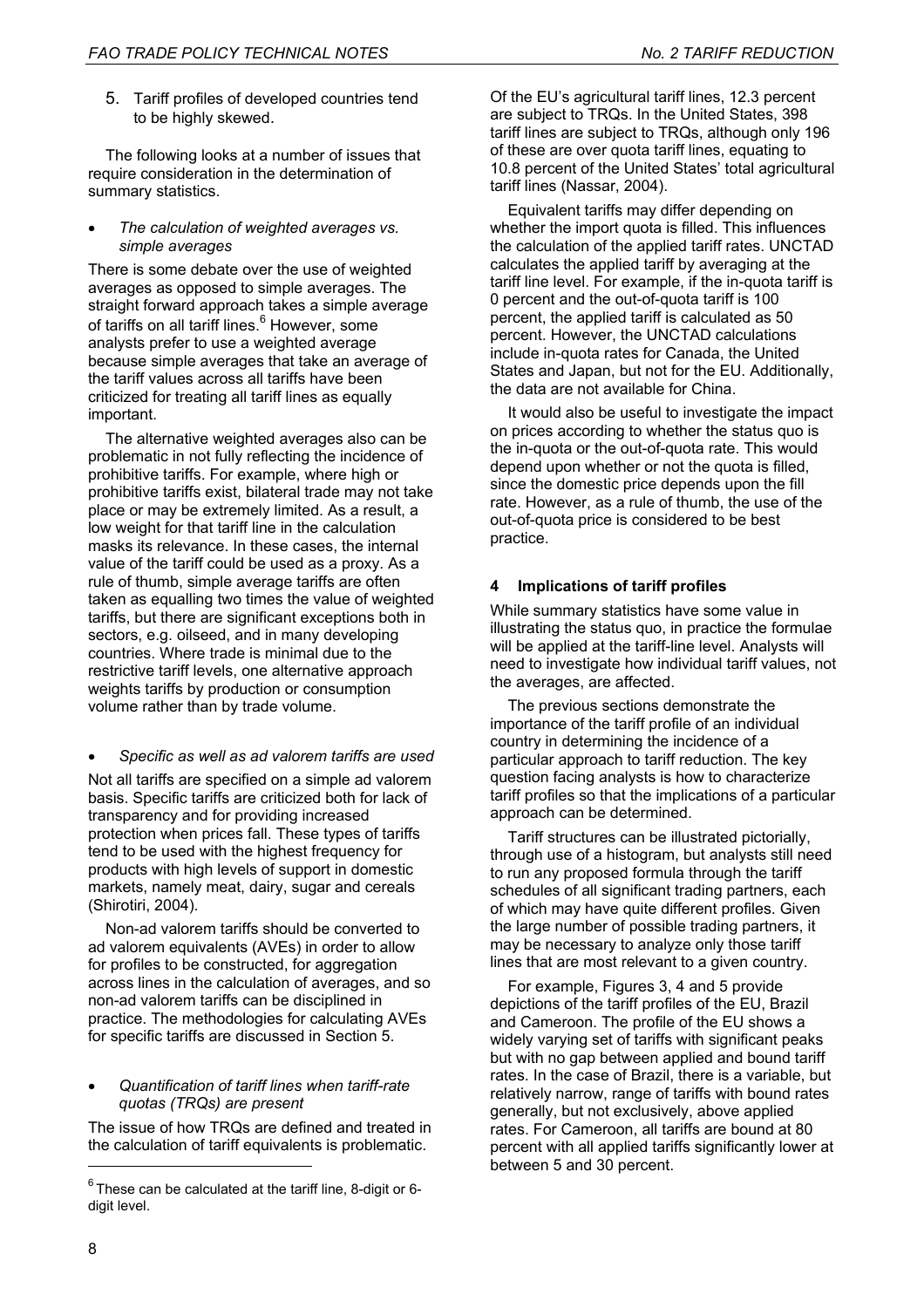

# **Figure 3 - EU tariff structure distribution according to HS Chapters**



**Figure 5 - Cameroon's tariff structure distribution according to HS Chapters** 



Source: Nassar (2004)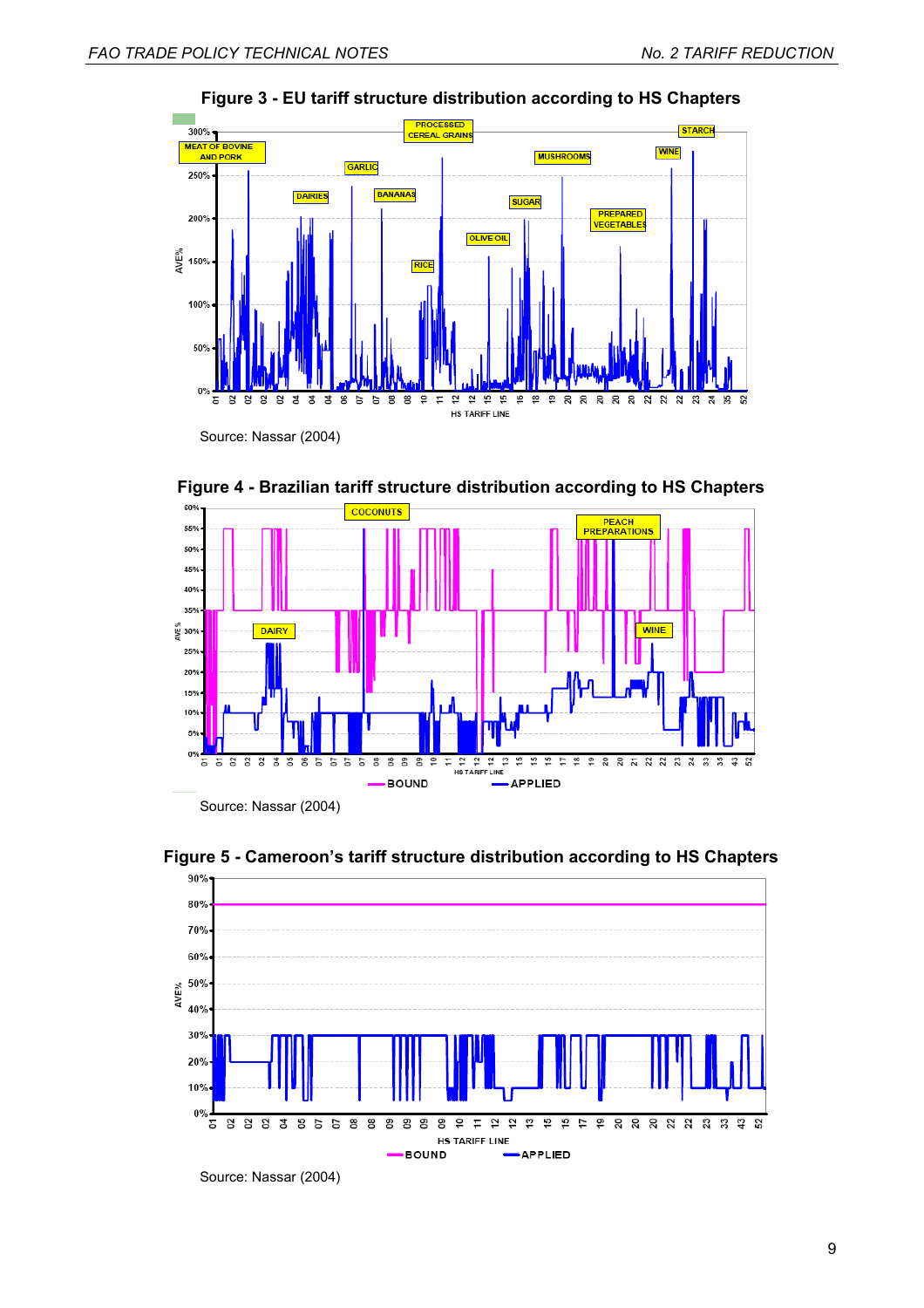Two key observations can be made with respect to the different structures: (1) profiles are not generally uniform, and (2) the bound tariff levels can differ significantly from applied tariff rates.

# • *Uniform vs. non-uniform tariff structures*

The relative skewing or uniformity of the profile at the country level is not captured by use of the mean and CV in the summary statistics. However, this characteristic is fundamental in determining the incidence of alternative formulae. A skewed profile gives greater opportunity for the protection of tariff peaks because they can be set against the majority of low tariff lines in applying a reduction formula. By contrast, a more uniform profile, as characteristic of many developing countries, would result in a greater reduction of the average tariff.

The Blended formula is a case in point. If countries were allowed to allocate 10 percent of their tariff lines to a group on which the UR formula were to be applied, the result would be lower reductions for a country with a skewed distribution (the country would select its peak tariffs for the less stringent formula) than for the country with a uniform structure where all tariffs are at the same level (tariffs at this level would not be protected from the Swiss formula reduction).

The schedules of the EU and Cameroon are illustrative. In the EU, the vast majority of tariff lines are bound at less than 40 percent, but a significant number are subject to very high tariffs. By contrast, in Cameroon, all tariffs are bound at 80 percent.

### • *Bound vs. applied tariffs*

With the exception of the United States, which proposed that further disciplines on tariffs be negotiated on the basis of applied tariff values, most countries requested a focus on reducing bound tariff levels. This has been agreed as the adopted approach.

While many developed countries have applied tariffs equal to their bound levels (as shown for the EU), there is often a significant gap between applied and bound tariffs in developing countries. This has led some to suggest that even though tariff formulae may require developing countries to cut their bound rates further than developed countries on average, this would not, in fact, be problematic, given that at currently applied levels, the tariffs used by these countries would be unaffected.

While this may be true for all product lines in some countries (for example Cameroon) it would not hold true for product lines in other countries (for example peach preparations in Brazil). Additionally, some developing countries have argued that the gap between the applied and bound tariffs allows them to raise applied tariffs

within the bindings, as a safeguard measure. $<sup>7</sup>$ </sup> This has been stressed as being important for countries not having recourse to the SSG. However, the proposal to create a Special Safeguard Mechanism (SSM) available to all developing countries may obviate the need for this flexibility.

As seen in the Brazilian case in Figure 4, applied tariffs are sometimes greater than bound tariffs. This occurs because applied tariffs are calculated using data from before the end of the UR implementation period whereas bound tariffs are calculated from data at the end of the UR implementation period. Therefore, sometimes the applied rate is still greater than the intended bound rate. This is particularly the case where a longer implementation period is in place for developing countries. A current WTO project linking applied and bound tariffs in the datasets should be operational in late 2004.

# **5 Technical issues relating to the application of tariff reduction formulae**

Differences in the way a tariff profile is characterized by analysts can result in large divergences in estimations of effective market access resulting from a given reduction formula. Therefore, the complexity of tariff structures in many countries requires a number of data and technical issues to be addressed before an analysis of the incidence of alternative tariff reduction formulae can be undertaken adequately.

Differences in estimated tariff profiles result from a number of reasons including: (a) the degree of disaggregation of tariff lines, (b) the data set used and (c) the approach used to convert specific tariffs to ad valorem equivalents, particularly the price used and the base year selected.

#### • *Tariff line definitions*

 $\overline{a}$ 

Data availability often determines the way in which tariff structures are constructed for analyses. Whilst the WTO agreement will be implemented at the tariff line level, this level of detail often is not available to the analyst who will conduct analysis at a more aggregate (6-digit or 8-digit) level, depending on data availability. There are a number of gaps in the data sets and some significant divergence between sources.

The harmonized system (HS) level at which the formula is applied can affect the degree of reduction of tariff peaks. For example, the United States has seven over-quota tariffs bound at 350 percent. Applying a Swiss reduction formula with a coefficient of 25 at the tariff line level would

 $7$  This strategy would be WTO compatible if the adjustments to tariffs were announced well in advance, but not, for example, if they were adjusted by shipment as, for example, in the case of a variable levy.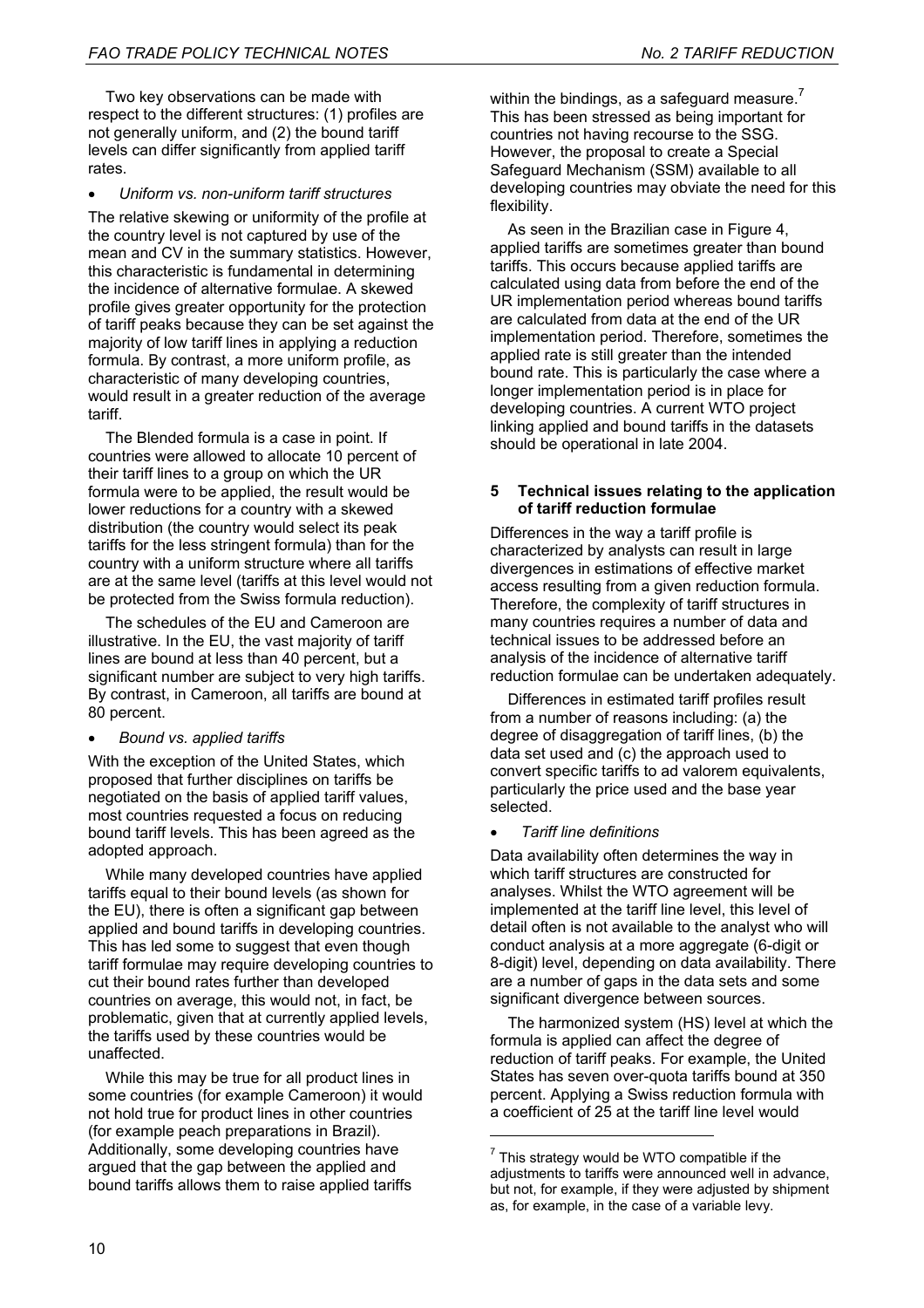reduce these tariffs to 23 percent (a 90 percent cut). However, if the same formula is applied to the 6-digit-level averages in which the 350 percent tariff lines are found (these averages come out at between 36 and 92 percent), then applying the Swiss 25 reduction formula to these averages would yield cuts of between 60 and 80 percent, and new bound tariffs of between 75 and 143 percent. In other words, the peaks would be hidden in the analyses undertaken at the 6-digit level.

From an analytical viewpoint, this indicates that working at the 6-digit level is easier. It allows greater standardization across countries and could also be better for making commitments, since commitments made at the tariff-line level allow greater opportunity for splitting tariff lines when the intention is to allow flexibility to protect specific lines.

# • *Datasets*

l

A number of databases are available for use by analysts. The principle databases are the following.8

• WTO Integrated Database – currently accessible to organizations such as FAO, OECD, CARICOM and the World Bank at the tariff-line level with progress in improving access to intergovernmental organizations. It has some detail on commitments as well as schedules.

if.wto.org/WTO\_resources/idb/intro\_e.htm.

- UNCTAD and ITC collected and collated applied tariff data at the tariff-line level from national customs schedules (UN TARMAC Database). www.intracen.org/mas/mac.htm
- The ERS/USDA database covers 54 countries and is particularly strong on specific tariffs. www.fas.usda.gov/ustrade/
- COMTRADE database contains UNCTAD trade flow data. unstats.un.org/unsd/comtrade/
- TRAINS database contains UNCTAD data on bound and applied tariffs. r0.unctad.org/trains/.

It should be noted there are some disparities in numbers across the databases. For example, Australian sugar exports are generally found to be greater than all imports of sugar from Australia – with a 30 percent discrepancy in some trade flows. This may be due to the fact that sugar is sold "on the boat" and it is difficult for databases

to discriminate as to where it is exported from. The WTO secretariat is currently collaborating with UNCTAD to close the divergences.

In addition, two key gaps have been identified in the existing databases:

- no provision of AVEs, $9$  making it difficult for analysts to describe current tariff profiles accurately and to determine the incidence of alternative reduction formulae;
- less than full coverage of preferences which, given the importance of establishing the impact of preference erosion in the current negotiations, represents a significant gap.
- *The conversion of specific tariffs to AVEs*

In the previous section, the need to convert tariffs specified on a per volume basis to an *ad valorem* basis was explained. However, this is not straightforward. Table 6 shows how a specific tariff of US\$5/kg can have widely different AVE values depending upon the unit value in the country in question.

Essentially, tariff lines specified as specific are converted by dividing the specific tariff by the price of the good. However, the choice of this price can generate widely differing results. Commonly, import unit values are used, but different approaches are used by different institutions. For example, UNCTAD has employed two methods:

- UNCTAD Method 1 uses the unit values of own-country imports at the tariff- line level;
- UNCTAD Method 2 uses the unit values of OECD-wide imports at the HS 6-digit level.

UNCTAD has used Method 2 to estimate AVEs for the QUAD countries and for Norway and Switzerland. They generate simple averages from the tariff-line level to the HS 6-digit level for all trading partners and for all products, taking into account available applied preference rates. They then take weighted average bilateral imports across GTAP regions and product categories. Normally, Method 2 generates higher values, as depicted in Figure 6.

l

<sup>&</sup>lt;sup>8</sup> The World Bank have developed software (WITS) to access a number of these databases. Users are required to register:

http://wits.worldbank.org/witsnet/StartUp/Wits\_Informati on.aspx.

<sup>&</sup>lt;sup>9</sup> Although both the EU and the United States provide their own estimates of these.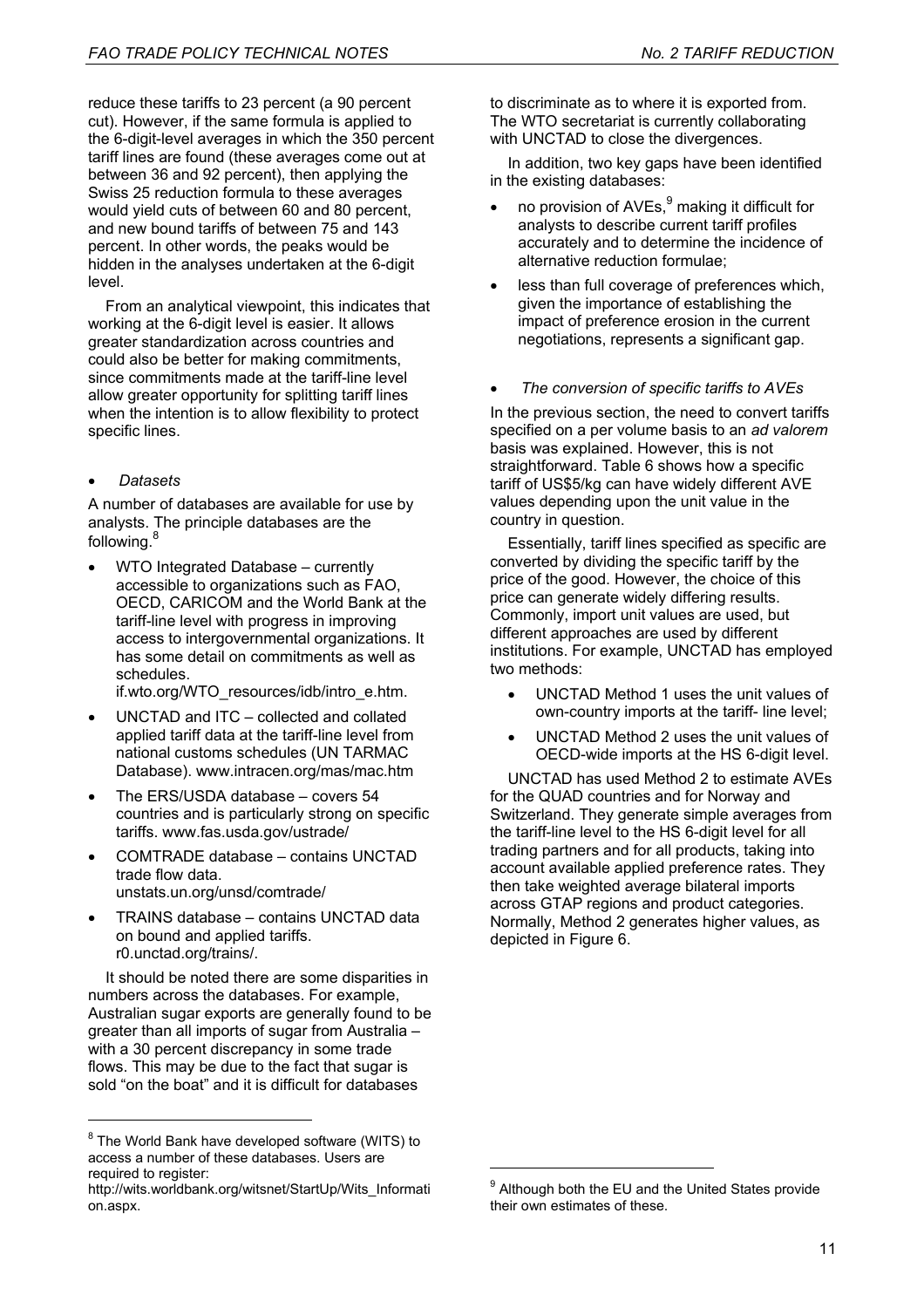| <b>Supplying country</b> | Import value<br>(US\$) | Import<br>volume (kg) | <b>CIF Unit</b><br>import value<br>(US\$/kg) | <b>Total duty</b><br>(US\$) | <b>AVE</b><br>$(\%)$ |
|--------------------------|------------------------|-----------------------|----------------------------------------------|-----------------------------|----------------------|
| <b>Country A</b>         | 10 000                 | 150                   | 67                                           | 750                         | 7.5                  |
| <b>Country B</b>         | 2 0 0 0                | 20                    | 100                                          | 100                         | 5.0                  |
| <b>Country C</b>         | 1 0 0 0                | 5                     | 200                                          | 25                          | 2.5                  |
| <b>Country Z</b>         | 50 000                 | 300                   | 167                                          | 1 500                       | 3.0                  |
| Countries A, B, C & Z    | 63 000                 | 475                   | 133                                          | 2 3 7 5                     | 3.8                  |
| <b>World trade</b>       | 200 000 000            | 2 000 000             | 100                                          |                             | 5.0                  |

|  |  |  | Table 6 - A specific tariff can have different AVEs: example for a specific tariff of US\$5/kg |
|--|--|--|------------------------------------------------------------------------------------------------|
|  |  |  |                                                                                                |





*Source*: Vanzetti (2004)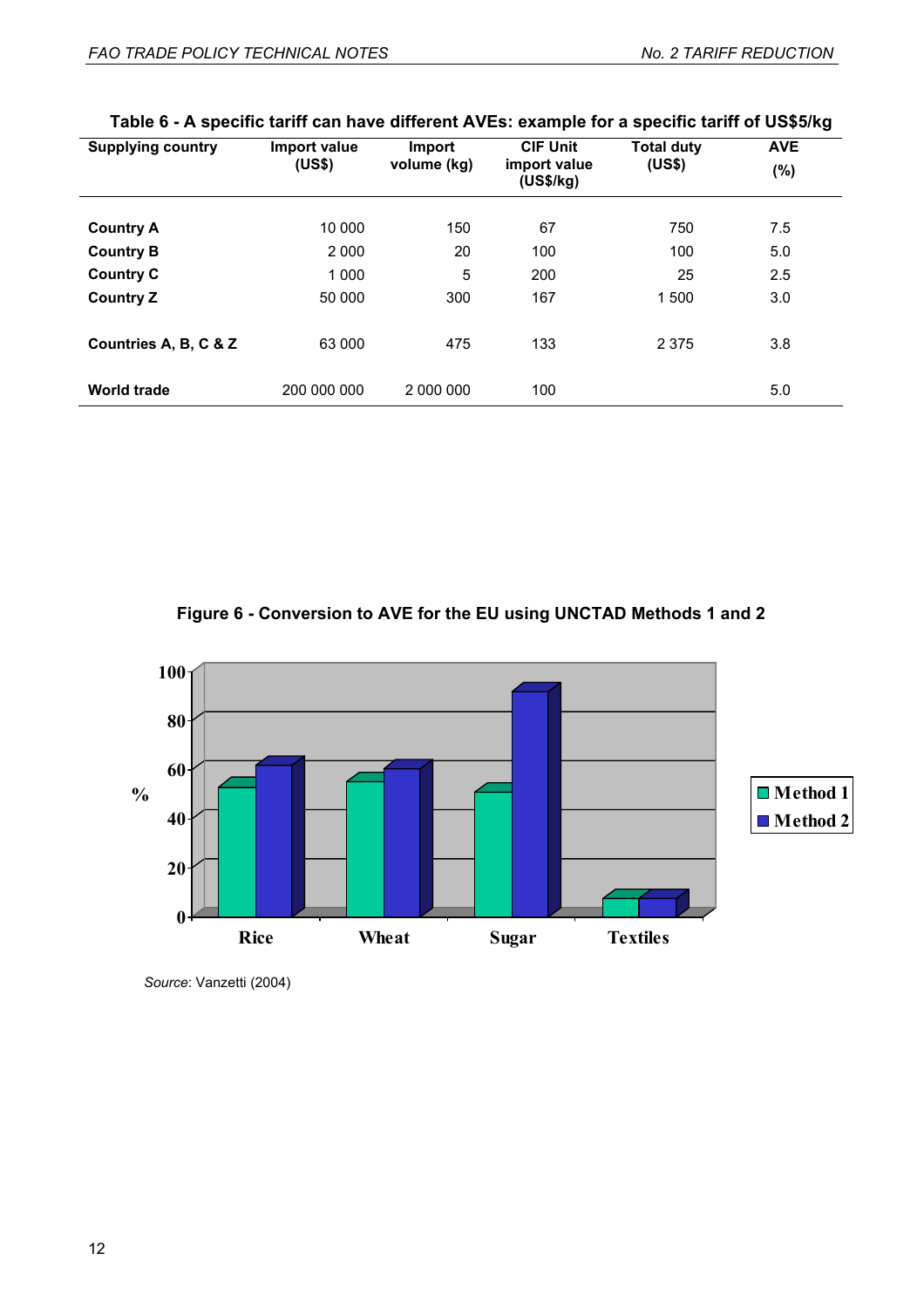| Ad valorem rate       |                                 |                                       |               |                   |                               |  |  |  |
|-----------------------|---------------------------------|---------------------------------------|---------------|-------------------|-------------------------------|--|--|--|
| <b>Valuation base</b> | Import unit value<br>(\$/tonne) | <b>Import</b><br>quantity<br>(tonnes) | <b>Tariff</b> | Duty paid<br>(\$) | Duty paid/FOB<br>import value |  |  |  |
| FOB basis             | 100                             | 1 000                                 | 50%           | 50 000            | 50%                           |  |  |  |
| CIF basis             | 120                             | 1 0 0 0                               | 50%           | 60 000            | 60%                           |  |  |  |
| <b>Specific rate</b>  |                                 |                                       |               |                   |                               |  |  |  |
| <b>Valuation base</b> | Import unit value<br>(\$/tonne) | <b>Import</b><br>quantity<br>(tonnes) | <b>Tariff</b> | Duty paid<br>(\$) | Ad valorem<br>equivalent      |  |  |  |
| FOB basis             | 100                             | 1 000                                 | 50            | 50 000            | 50%                           |  |  |  |
| CIF basis             | 120                             | 1 0 0 0                               | 50            | 50 000            | 42%                           |  |  |  |

# **Table 7 - The implication of using CIF values instead of FOB values**

*Source*: Wainio (2004)

An alternative set of approaches is specified in the WTO modalities document for NAMA<sup>10</sup> which applies the following rules:

- $NAMA1 if available, use the specific$ Member's import values and quantities to calculate the import unit value at the tariffline level;
- NAMA2 if unavailable at tariff-line level, use the Member's import values and quantities at the HS 6-digit level;
- NAMA3 if neither is available, use the world unit values at HS 6-digit level;
- all tariffs for which an AVE cannot be calculated shall be assumed equal to the Member's tariff mean.

For NAMA 3, if there is no trade, then the world unit values are a good proxy. However, the application of the fourth rule is problematic given the significant number of tariff peaks that may be classified as not calculable and, thus, implicitly given the much lower value of the mean tariff.

The conversion to *ad valorem* values also will depend on the base year selected, the degree of disaggregation of tariffs and whether FOB or CIF values are used.

With respect to the base year, Nassar (2004) notes that the year in which imports are recorded is highly significant. For example, with a 2000/02 average, a relatively low world price is implied, resulting in a higher calculated tariff.

The use of CIF values can introduce a significant bias in the calculation of the AVE, as shown in the following example (Table 7) that demonstrates the implication of assessing tariffs on a CIF, as opposed to an FOB, basis.

l

The FOB price should be used in the calculation to ensure consistency across specific and ad valorem rates. However, in the NAMA annex for example, this is not required and countries are therefore likely to select the calculation which results in the minimum reduction.

Complicating the issue further, tariffs can be formulated in a number of ways:

- specific  $\frac{2}{\pi}$  e.g. \$1.80/m<sup>3</sup>;
- compound  $-$  % of value plus \$/unit, e.g. 1.4% + \$0.57/kg;
- mixed \$/unit subject to a minimum value, e.g. 4.4c/kg but not less than 17.5%;
- technical tariff on basis of type/quality, e.g. 3.66c/kg less 0.02c/kg for each degree under 100 degrees.

Additional complications arise with noncomputable tariffs, e.g. those with unspecified variable tariffs, those such as agricultural components where the tariff element is applicable to input content, or those where there is a blank tariff line or an incomplete description.

# **6 Concluding remarks**

A key difficulty in the negotiations on market access is that individual members have widely different objectives. This gives rise to many questions as to how to implement an agreement on market access that achieves the joint goals of flexibility, harmonization, ambition and proportionality. Achieving this with a single mathematical formula is likely to be very difficult. Analysts need to judge proposals in terms of how well they achieve objectives, looking at the implications of different formulae for countries with vastly different tariff profiles.

This note has reviewed the application of different approaches in terms of the main objectives, noting the various issues that can

<sup>&</sup>lt;sup>10</sup> Draft Elements for Modalities for Negotiations on Non-Agricultural Negotiations, WTO, TN/MA/W/35/Rev.1, 19 August 2003.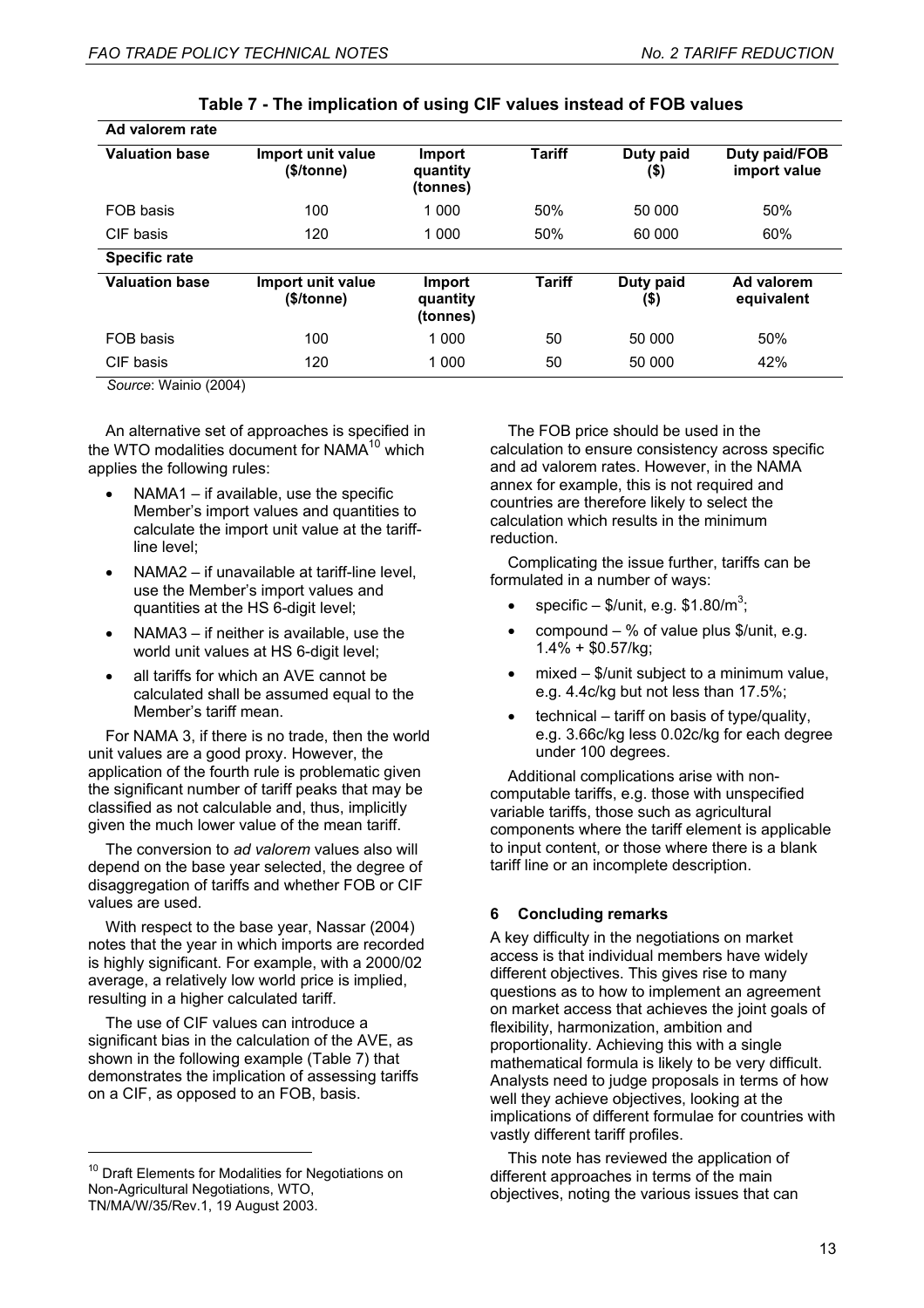complicate this analysis. It has argued that summary statistics may reveal the status quo but are of limited value in determining the incidence of different tariff reduction approaches in practice. It also has explained an alternative method of characterizing tariff profiles and discussed the importance of the uniformity (or skew) of a profile and the gap between applied and bound tariffs.

Finally, it has explained how decisions on a number of technical issues can have significant consequences on the way in which tariff profiles are characterized and on the analysis of the incidence of alternative reduction approaches.

# **References**

**Francois, J. & Martin, W.** 2003. Formula approaches for Market Negotiations. *World Economy* 26 (1) 1-28.

**Konandreas, P.**. 2004. *Incorporating constrained flexibility in tariff reductions: a dynamic formula*. Mimeo of 9 July 2004. Presentation to the FAO Informal expert consultation on tariff-cutting formulae. Geneva, Switzerland 12-13 July 2004.

**Martin, W. & Zhi, Wang.** 2004. *Market access expansion in agriculture: blended formulas and alternatives*. Presentation to the FAO Informal expert consultation on tariff-cutting formulae. Geneva, Switzerland 12-13 July 2004.

**Nassar, A.** 2004. *Possible ways of breaking the present deadlock*. Presentation to the FAO Informal expert consultation on tariff-cutting formulae. Geneva, Switzerland 12-13 July 2004.

**Peters, R. & Vanzetti, D.** 2004. Shifting *Sands: Searching for a compromise in WTO negotiations on Agriculture.* UNCTAD, Geneva.

**Schluep Campo, I.** 2004. *Possible ways of breaking the present deadlock.* Presentation to the FAO Informal expert consultation on tariff-cutting formulae. Geneva, Switzerland 12-13 July 2004.

**Schluep Campo, I. & Jorin, R.** 2004. *The flexible Swiss formula for tariff reduction*. Swiss Federal Institute of Technology, Zurich.

**Shirotori, M.** 2004. *WTO Negotiations on Agriculture: Assessment of Non-Ad-Valorem tariffs as a Tariff Barrier.* UNCTAD, Geneva.

**Vanzetti, D.** 2004. *UNCTAD Tariff Data*. Presentation to the FAO Informal expert consultation on tariffcutting formulae. Geneva, Switzerland 12-13 July 2004

**Wainio, J.** 2004. Cutting tariffs: computations, complications and considerations. Presentation to the FAO Informal expert consultation on tariff-cutting formulae. Geneva, Switzerland 12-13 July 2004.

**WTO.** 2004. *WTO Agriculture negotiations: the issues and where we are now.* Updated 25 October 2004 Website: http://www.wto.org/english/tratop\_e/agric\_e/negs\_bkgrnd00\_contents\_e.htm

**WTO.** 2003. *Background factsheet: Tariff negotiations in agriculture reduction methods.* WTO, Geneva Website: http://www.wto.org/english/tratop\_e/agric\_e/agnegs\_swissformula\_e.htm